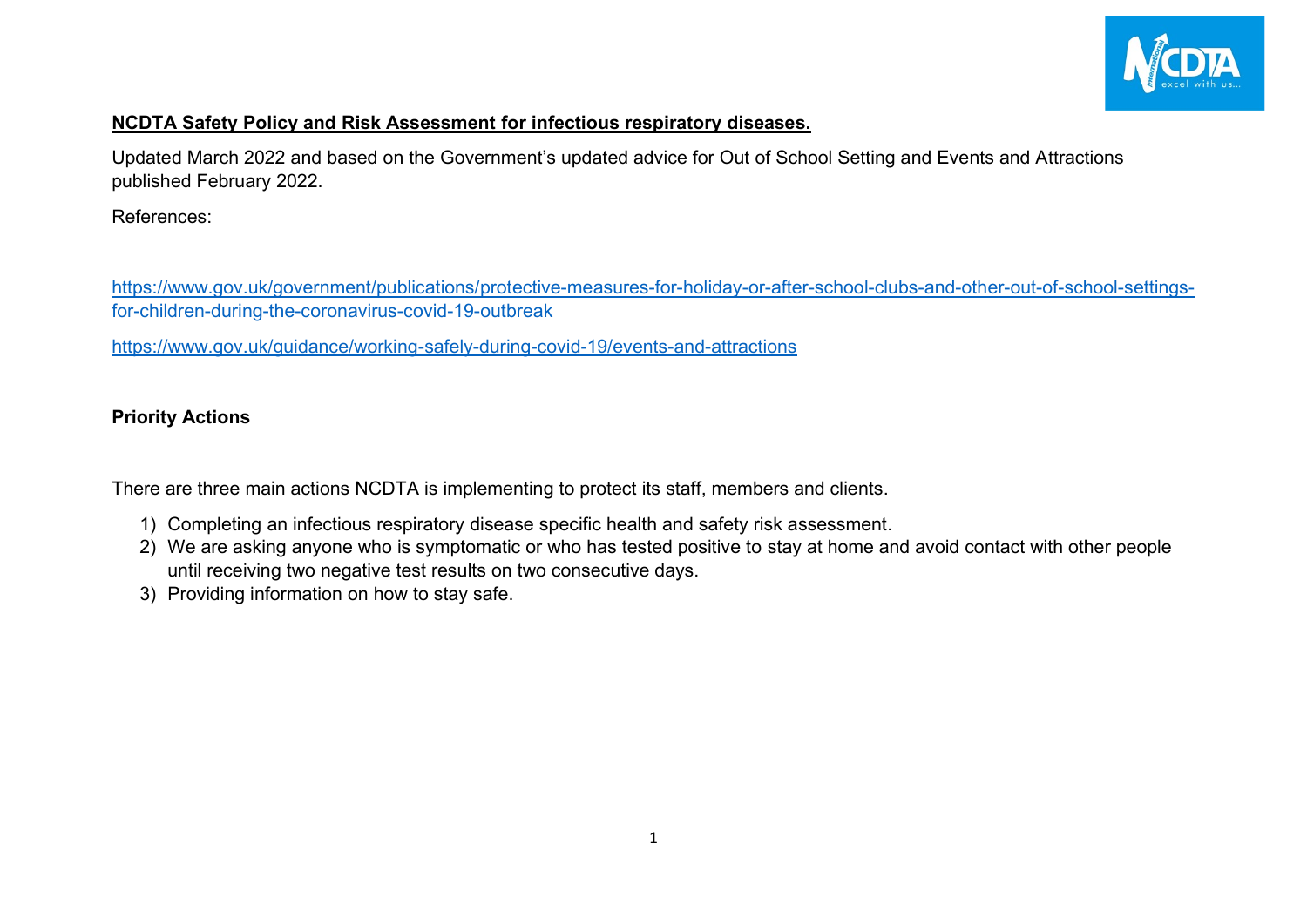

## **Infectious Respiratory Disease (including COVID-19) Safety Policy**

Research has shown that the main transmission vector of COVID-19 is via respiratory droplets. These can be breathed in or transferred by touch. This applies to the majority of infectious respiratory diseases.

Having multiple people attend a venue for any physical activity is a significant risk factor should a participant or spectator be infectious.

NCDTA activities are largely indoor, dance or theatre arts based. This Infectious Respiratory Disease (including COVID-19) Safety Policy is written to mitigate against the risk of transmission of the virus and aims to protect from unnecessary risk. It follows current government guidance. Failure to follow or enforce this policy could be considered negligence.

- No persons should attend an NCDTA event of any kind if that they cannot be confident that they are **not** currently infectious with an Infectious Respiratory Disease (such as COVID-19).
- Face coverings are encouraged to be worn, especially in crowded or high risk areas.
- Hand hygiene in encouraged prior to and during the NCDTA event.
- Good ventilation should be in operation at all times to encourage the flow of fresh air e.g. open windows/vents/doors
- Conduct an enhanced Risk Assessment for an individual with a compromised immune system.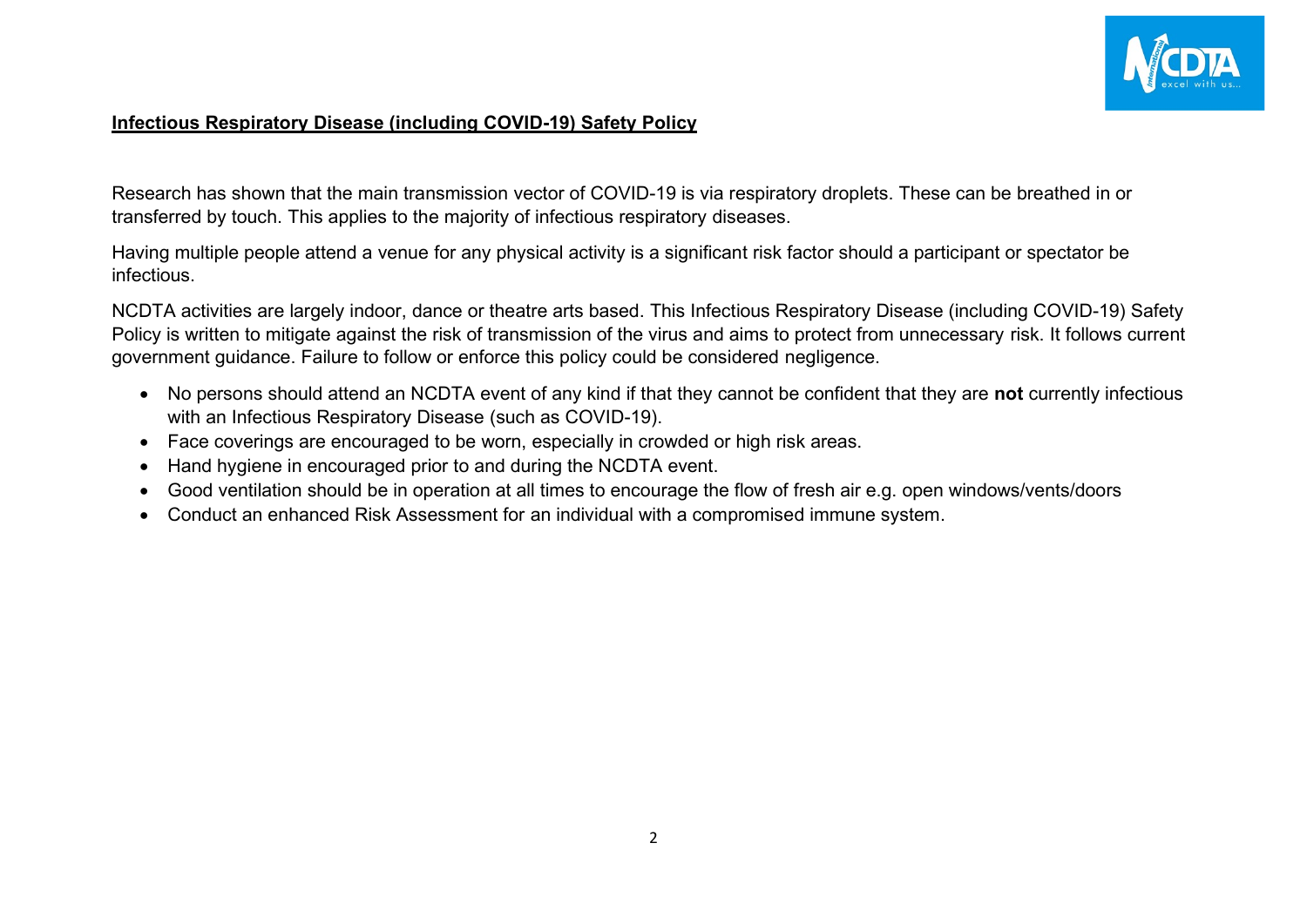

## **Infectious Respiratory Disease (including COVID-19) Risk Assessment**

| <b>What are the Hazards?</b> | Who might be harmed and how?                                          | <b>Control Measures required?</b>            | Who?                                  |
|------------------------------|-----------------------------------------------------------------------|----------------------------------------------|---------------------------------------|
| Entering and move            | Who: Organisers, visitors/guests, other                               | Hand sanitizers to be provided.              | Venue/                                |
| around the venue             | people attending the venue                                            |                                              | Organiser                             |
|                              | How: Transmitting the virus via contact<br>with surfaces              | Notices to use the hand sanitizers provided. | Venue/<br>Organiser                   |
|                              |                                                                       | Where possible have doors open.              | Venue/<br>Organiser                   |
|                              |                                                                       |                                              |                                       |
| Attending a crowded<br>event | Who: Organisers, visitors/guests, other<br>people attending the venue | Hand sanitizers to be provided.              | Venue/<br>Organiser                   |
|                              | How: Transmitting the virus via airborne<br>particles and on surfaces | Notices to use the hand sanitizers provided. | Venue/<br>Organiser                   |
|                              |                                                                       | Ventilate the venue.                         | Venue/<br>Organiser                   |
|                              |                                                                       | Encourage the wear of masks.                 | Venue/<br>Organiser/ All<br>attendees |
| Shared work                  | Who: Organisers, visitors/guests, other                               | Supply of cleaning materials to ensure       | Venue/                                |
| space/equipment              | people attending the venue                                            | cleaning takes place between use             | Organiser                             |
|                              | How: Transmitting the virus via airborne<br>particles and on surfaces |                                              |                                       |